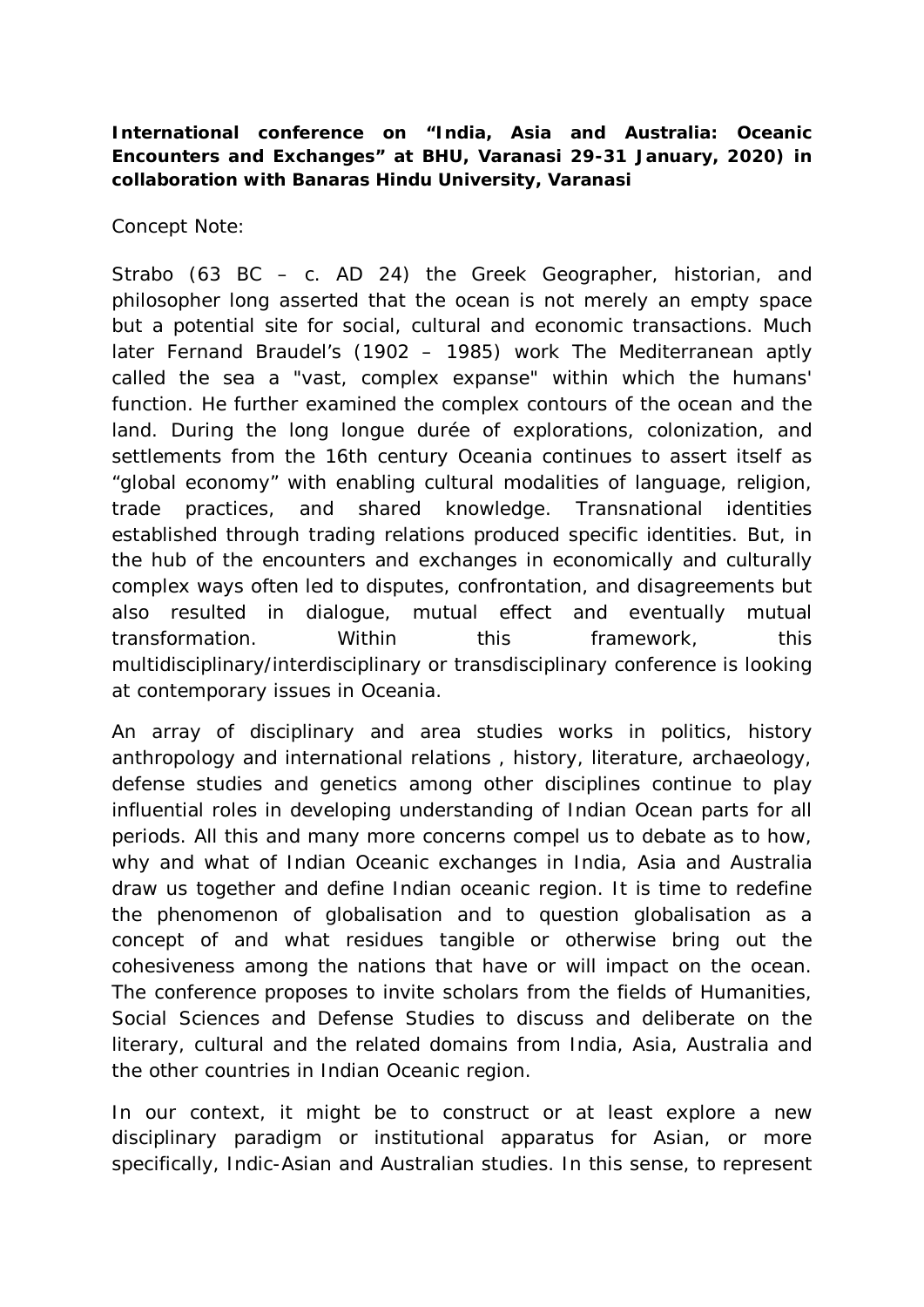Asia would be to compete for legitimation in how it is understood or studied, moreover to declare oneself as an interested party or stakeholder in such a process. It is to challenge other, for example, imperial representations of Asia and to offer alternatives to them. The composition of those invited to our conference would, ideally, include experts from East Asia, China, India, and West Asia, attempts to address the challenge to represent different regions of Australasia, their inter-relationships, and their connections with global flows in capital, culture, and science and technology.

As far as India is concerned, it has been part of a larger oceanic oikumenethat might more fruitfully be seen as part of older, looser, and more fluid Indian Ocean cross-currents of cultural formation and circulation. With the end of empire and the rise of independent nations in the Indian Ocean system, these networks are today almost forgotten, Yet, it is of vital importance to reconsider, if not resurrect, them if we wish to arrive at a better understanding not just of the Indian Ocean as a spatialpolitical location, but of Australasia. Thelittoral nations of the Indian ocean were shaped as much by an oceanic hybridity as by continental compulsions. They came to embody a special type of anti-imperial cosmopolitanism. The space which gave rise to such discourses constitutes a vital link between a world before Western imperialism and the globalized world of the future which we might regard as coming into being before our very eyes *after* Western hegemony.

The areas like history, literature, archaeology, defense studies and genetics among other disciplines continue to play influential roles in developing understanding of Indian Ocean parts for all periods. All this and many more concerns compel us to debate as to how, why and what of Indian Oceanic exchanges in India, Asia and Australia draw us together and define Indian oceanic region. It is time to redefine the phenomenon of globalisation and to question globalisation as a concept of and what residues tangible or otherwise bring out the cohesiveness among the nations that have or will impact on the ocean. The conference proposes to invite scholars from the fields of Humanities, Social Sciences and Defense Studies to discuss and deliberate on the literary, cultural and the related domains from India, Asia, Australia and the other countries in Indian Oceanic region.

## **Subthemes**

- Cultural exchanges in Past, Present and Future
- Expressions of Memories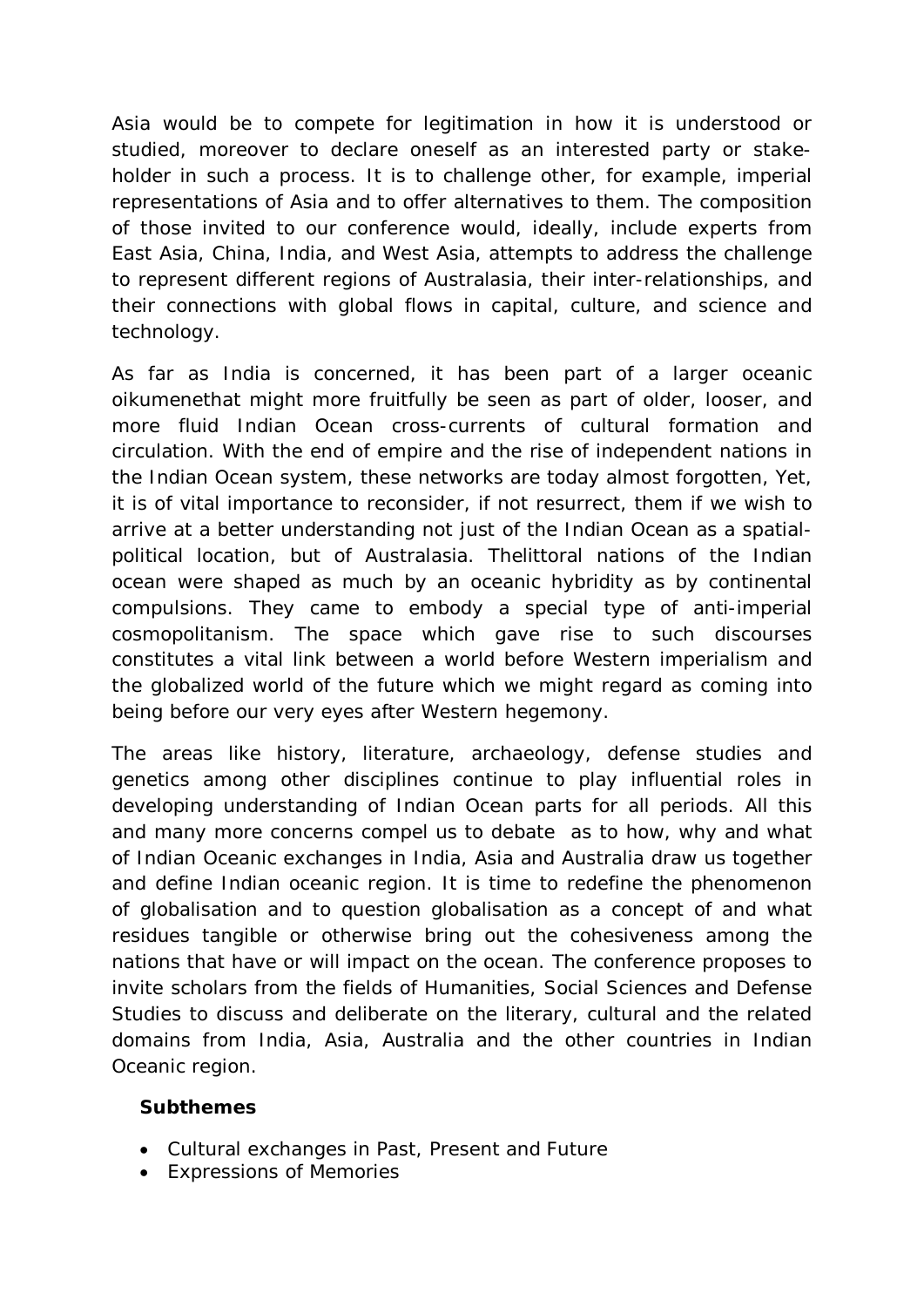- Regional Cooperation & Differences
- Maritime Cultural Landscapes
- Cultural Pluralism
- Transnational Issues
- Literary Commons
- India Asia Connections
- Regional, Economic & Socio-cultural exchanges
- Diaspora Studies
- Shared Knowledge Systems
- Ecology, Environment & Climate Change
- Aboriginal Studies
- Patterns of Self and Other

In the 21st century, Asia has emerged as an undeniable geo-political force. This is certainly due to Asia's rising economic power. Rising Asia is both a challenge and opportunity for Australia, and in such changing geopolitical situations, strong economic and cultural connections between Australia and Asia (India in particular) becomes imperative.

When we reflect upon Australia's relationship to Asia, it's the Indian Ocean which comes immediately to our mind. Since Australia's ancient connections with Asia have always been maritime, it is important from the viewpoint of Australia and Asia both that the possibilities of economic, security, maritime, cooperation and friendships are explored.

An International conference on "*India, Asia and Australia: Oceanic Encounters and Exchanges*" was organized at Banaras Hindu University, Varanasi from 29-31 January 2020 in collaboration with Banaras Hindu University, Varanasi, Indian Association for the Study of Australia, New Delhi & Vasanta College for Women, Rajghat. Professor Ananda Prabha Barat, HOD, Department of English, Faculty of Arts, Banaras Hindu University and Professor Anita Singh, Fellow, IIAS were the conveners of the conference. Welcome address was delivered by Professor Ashok Singh, Dean, Faculty of Arts, Banaras Hindu University. Professor A.P. Barat, convener of the conference introduced about the concept note. Remarks was delivered by Professor Pradeep Trikha, General Secretary, IASA, New Delhi. Addressed by Professor Rakesh Bhatnagar, Hon'ble Vice Chancellor, Banaras Hindu University, Varanasi. Inaugural address was delivered by Professor Makarand R. Paranjape, Director, IIAS. Vote of thanks was proposed by Professor Anita Singh, Fellow, IIAS and convener of the conference.

Participants:

• Professor Santosh K. Sareen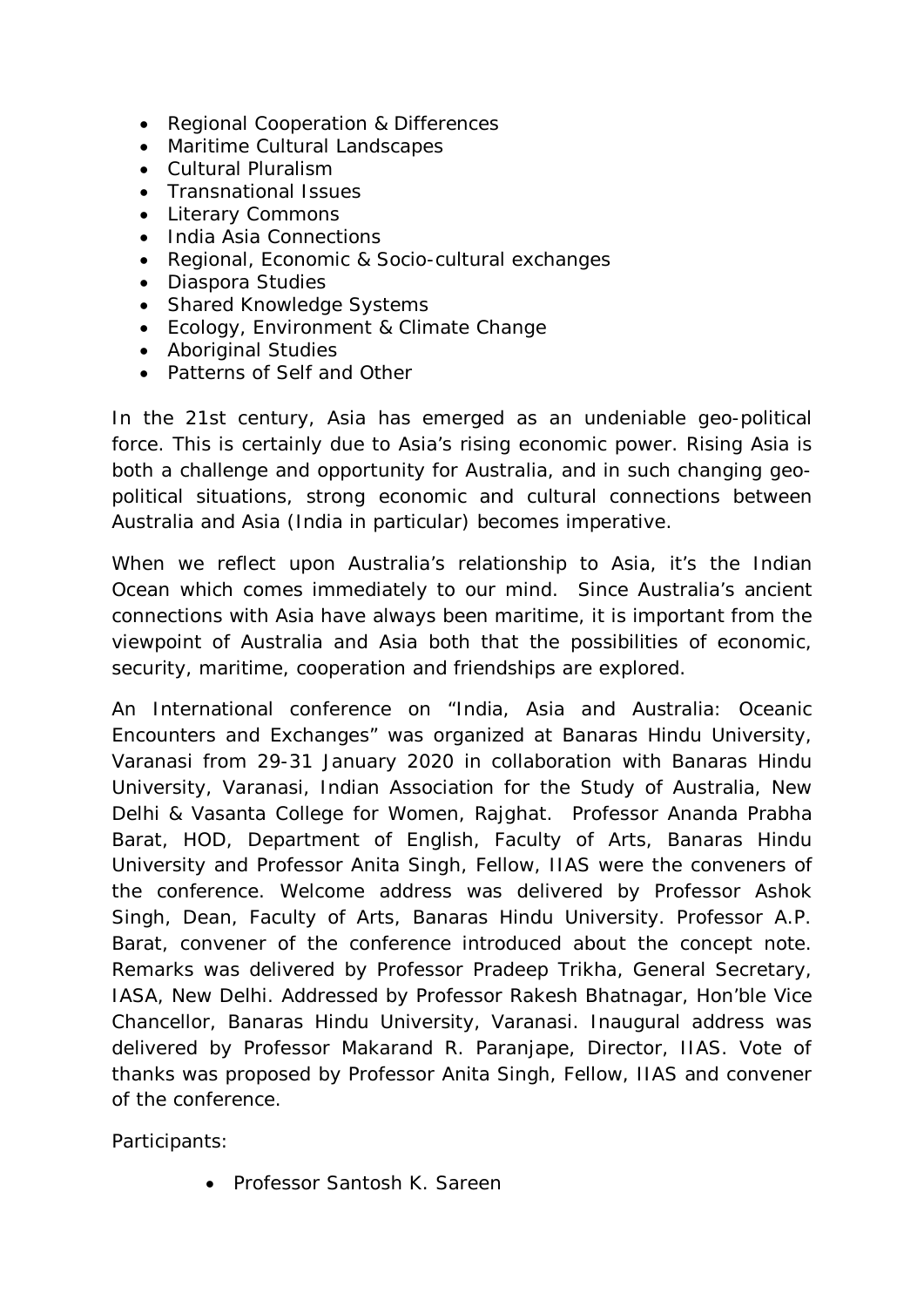- Ms. Upasana Gupta
- Ms. Ritika Kumari
- Professor Bill Ashcroft
- Professor Peter Gale
- Dr. Nirban Manna
- Ms. Kavita Singh
- Mr. Manish Kumar Gupta
- Nirojita Guha
- Akshata Bhatta
- William De Souzab
- Ipsita Sengupta
- Sonia Singh Kushwaha
- A S Kushwaha
- Arti Nirmal
- Saurabh Meena
- Mr. Sabir Mirza
- Ms. Nidhi Jaisawal
- Professor Paul Sharrad
- Professor Alka Singh
- Dr. Malathy H.
- Ms. Anjali
- Ms. Arpana Kumari
- Mr. Shree Kamaljee
- Mr. Swetaan
- Mr. Michael Atkinson
- Ms. Kumari Preeti
- Dr. Praveen Patel
- Ms. Agrima Mishra
- Mr. Vishal Singh
- Ms. Aleena Manoharan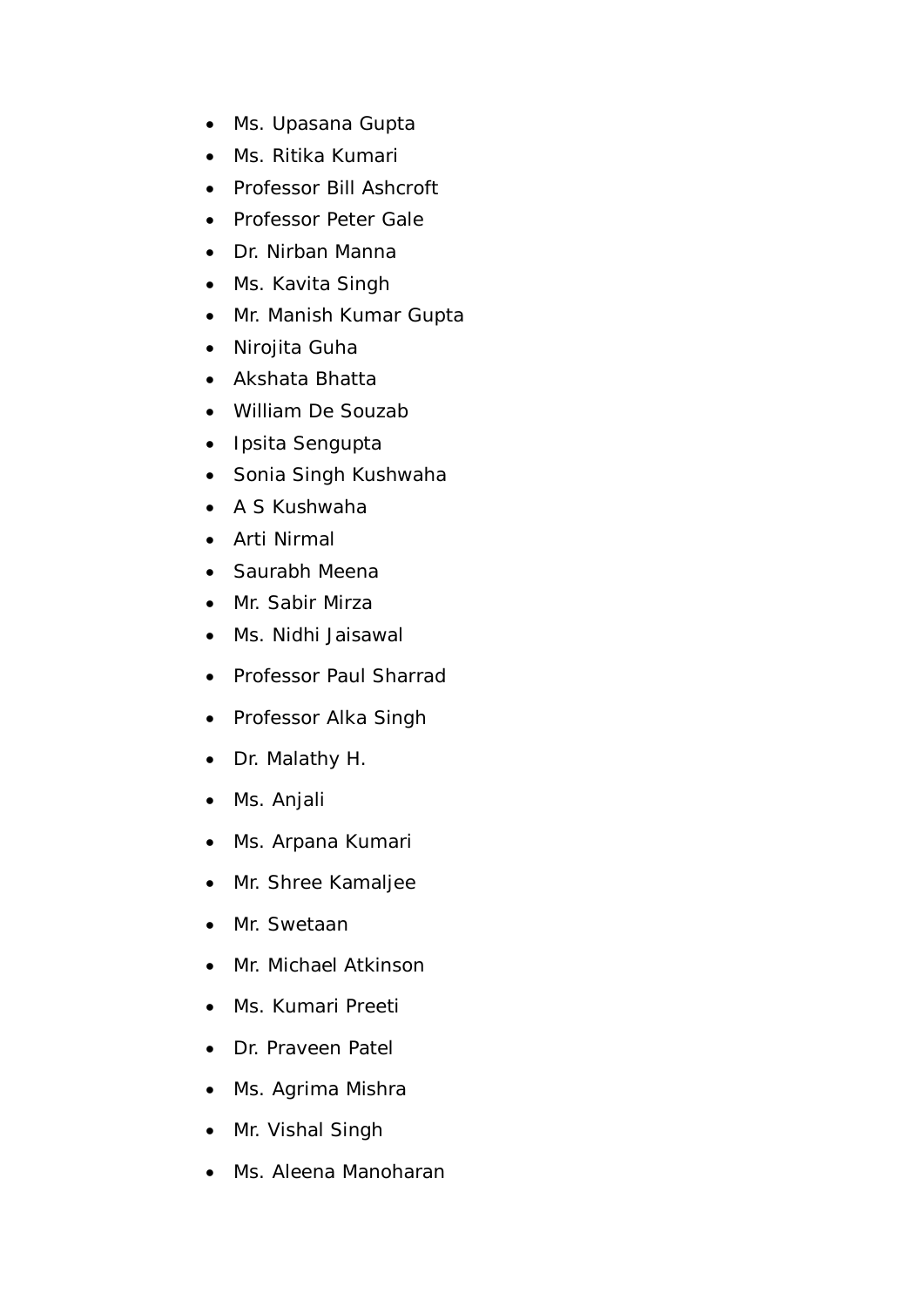- Mr. P. Mishra
- Mr. N Kumar
- Ms. Ritu Pareek
- Ms.Meenakshi Jain
- Ms. Shipra Singh
- Ms. I S Ghatak
- Mr. R Samal
- Dr. Manjari Jhunjhunwala
- Dr. Gitanjali Singh
- Ms. Zeba Khan
- Ms. Renuka Singh
- Mr. Ashish Kumar Srivastava
- Mr. Chandraboli Ganguli
- Ms. Deepti Tiwari
- Mr. Avishek Deb
- Ms. Isha Seegar
- Ms. Jasmeet Gill
- Ms. Lipika kankaria
- Mr. Sutanuka Banerjee
- Dr. Amit Upadhayay
- Dr. Saurah Kr. Singh
- Mr. Kirti Chandan Ajad
- Mr. Surjeet Mahata
- Ms. T S Kavitha
- Ms. Neha Mishra
- Mr. Mahesh Sharma